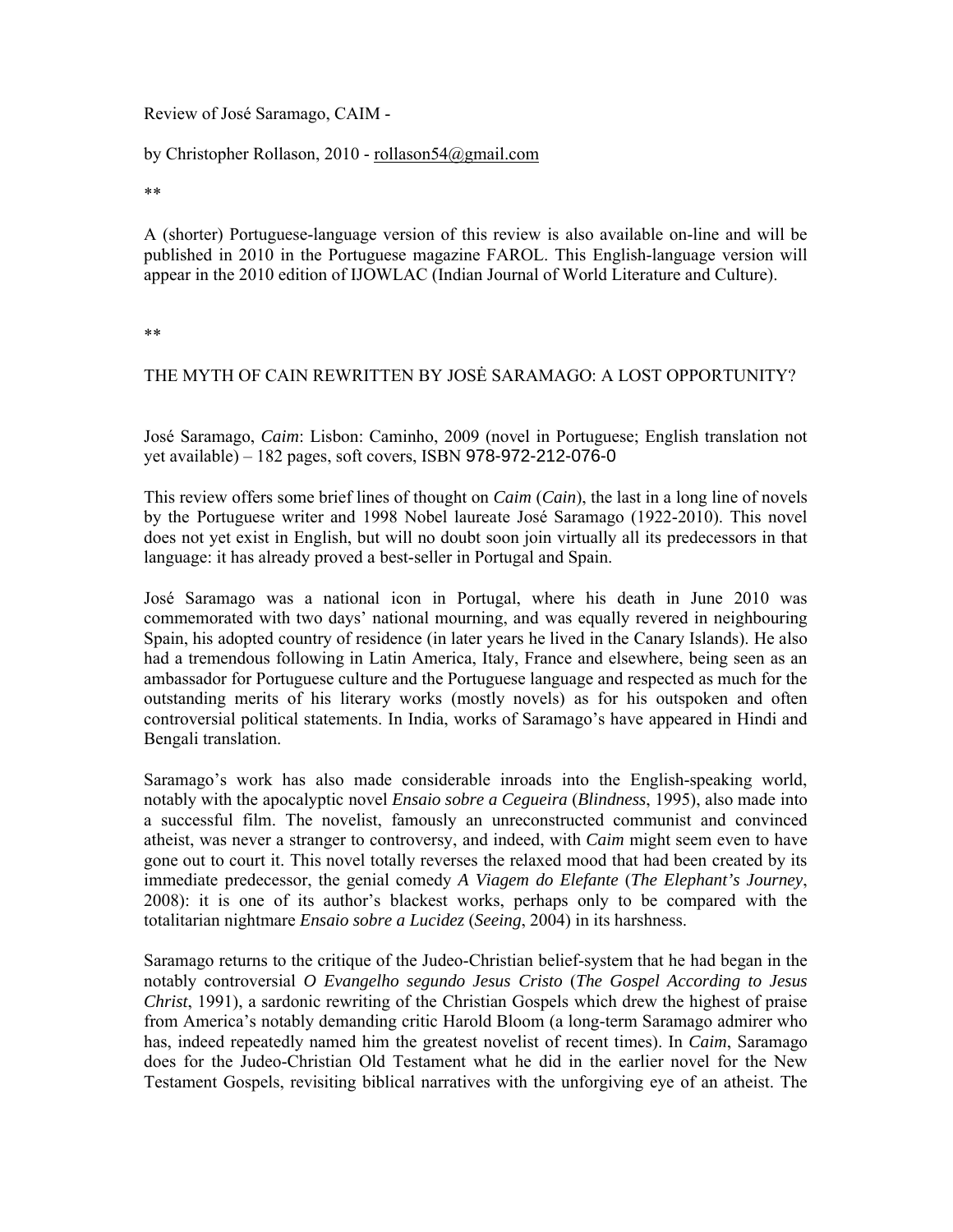ideological project is crystal-clear. Its aesthetic success and conceptual coherence are for the reader to decide.

As in *O Evangelho*, in the new novel Saramago offers an atheist's judgment on the Judeo-Christian God (in Portuguese, "o senhor" – "the Lord"), perceived as a capricious and irrational tyrant. Here, he focuses on the figure of Cain from the biblical Book of Genesis - Cain, firstborn son of Adam and Eve, brother and murderer of Abel, the first killer of another human being and type of the wanderer and exile. The Nobel laureate thus places himself in a long line of Western writers who have, with varying degrees of orthodoxy or scepticism, revisited the Cain myth, among them Samuel Taylor Coleridge, William Blake, Lord Byron, Charles Baudelaire, Victor Hugo, George Eliot, and, in Portugal, Jorge de Sena. The narrative conceit, arguably more ingenious than imaginative, that holds Saramago's book together is the appearance of Cain the wanderer as a character – onlooker or participant – in a whole sequence of other Old Testament stories (this obviously without biblical licence). Thus, Saramago revisits key episodes from Genesis and other books of the Old Testament: the Tower of Babel, Sodom and Gomorrah, Abraham and Isaac, Moses and the golden calf, the fall of Jericho, the sufferings of Job, etc. The characters are virtually all scriptural, with the major exception of the eminently non-biblical Lilith, a figure from parascriptural lore according to some Adam's first wife, but here Cain's lover.

The narrative on the whole stays fairly close to the biblical stories (Cain's apocryphal participation apart), until the culminating episode, a radical rewriting of the story of Noah's Ark with a shock ending - whose full details I leave the reader to discover, but which reeks, again, more of over-ingenious sleight-of-hand than of coherent plotting. I will reveal that the book's conclusion is bleak and despairing in the extreme. Meanwhile, however, I would draw attention to what Saramago has *not* done in this novel.

The biblical myth of Cain is in itself ambivalent in the extreme. Cain sheds the first human blood, but humanity's first shedder of blood as such is not Cain at all but his brother Abel, with his animal sacrifice to God which contrasts with Cain's plant offering. The indelible mark on Cain's brow is a sign of his crime, but also a warning from God that no-one may lay hands on him. Cain's punishment is not to wander forever, as many have erroneously supposed, but to wander for a certain period until he settles down and becomes the founder of the first city, named Enoch. There, his descendants invent and practise the arts and crafts of metallurgy, stockbreeding and music. Even if the Cainites are presumed to have perished later, in Noah's Flood, the arts they invented remain. Cain and his descendants thus have a Promethean side to them - an aspect explored, indeed, by Hugo and Eliot in their respective poems "La Conscience" and "The Legend of Jubal", but not taken up by Saramago. Equally, Byron, in his two poetic dramas *Cain: A Mystery* and *Heaven and Earth*, makes an eloquent case for Cain's heritage as cultural rebel and questioner of authority.

In *Caim*, Abel's brother and killer plays the role of eternal vagabond, but not that of founder of cities and arts. The city of Enoch appears in Saramago's narrative, as does Cain's son of the same name, but in this version the city already existed, presided over by its queen Lilith, when Cain arrived, and his seed through Enoch goes nowhere. Saramago has, quite simply, ignored the Promethean potential of the Cain-figure as rebel and founder of arts, and for all its insistent critique of Judeo-Christian theology, his novel, I would argue, ultimately suffers not only from a melodramatic trick ending but also from an over-stress on the figure's more conventional wanderer aspect. Such a contention would, of course, need to be illustrated in detail from exhaustive comparison with the biblical sources and with other literary